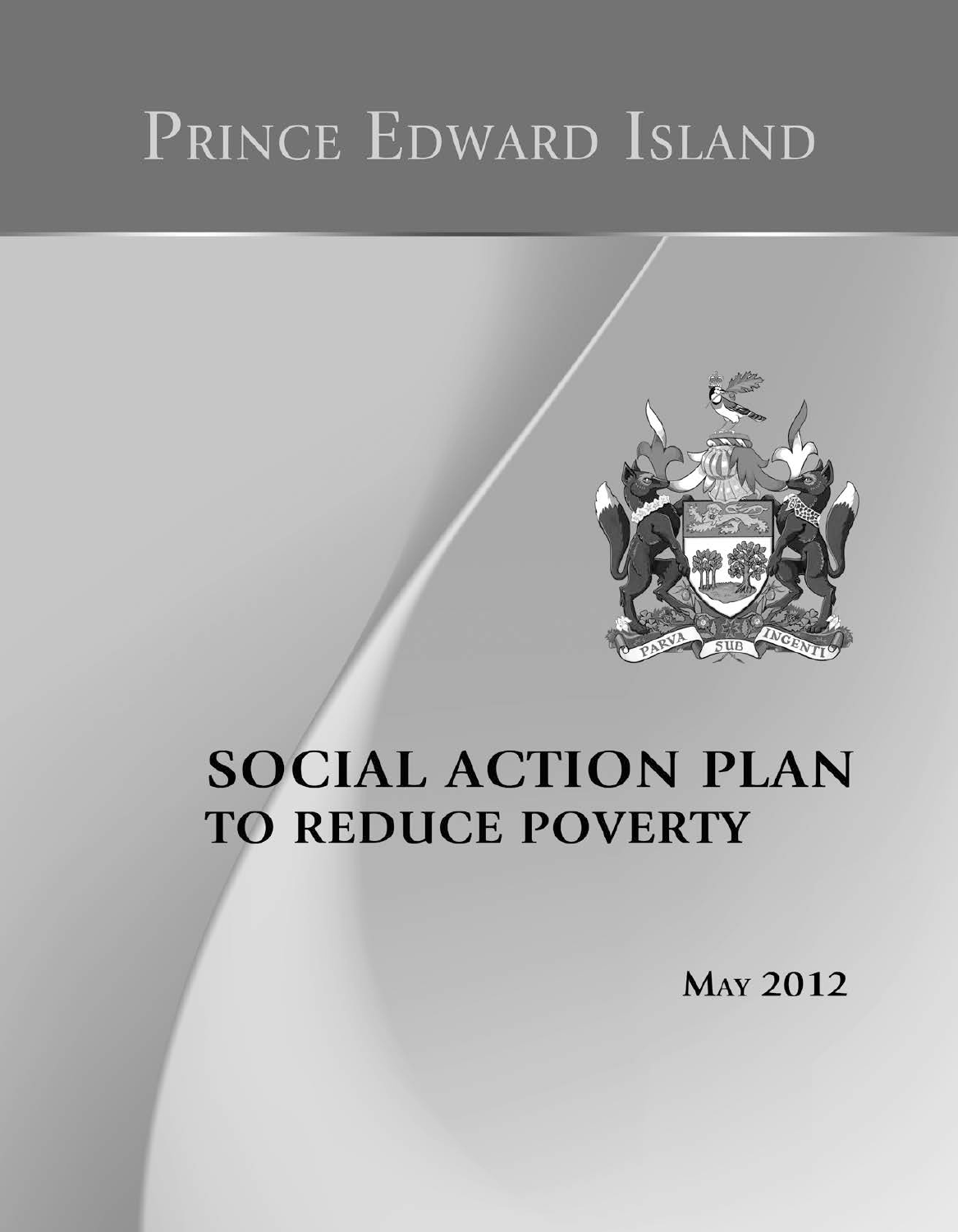PRINCE EDWARD ISLAND

# **Social Action Plan to Reduce Poverty**





**Delivered by The Honourable Valerie E. Docherty Minister of Community Services and Seniors**

May 2012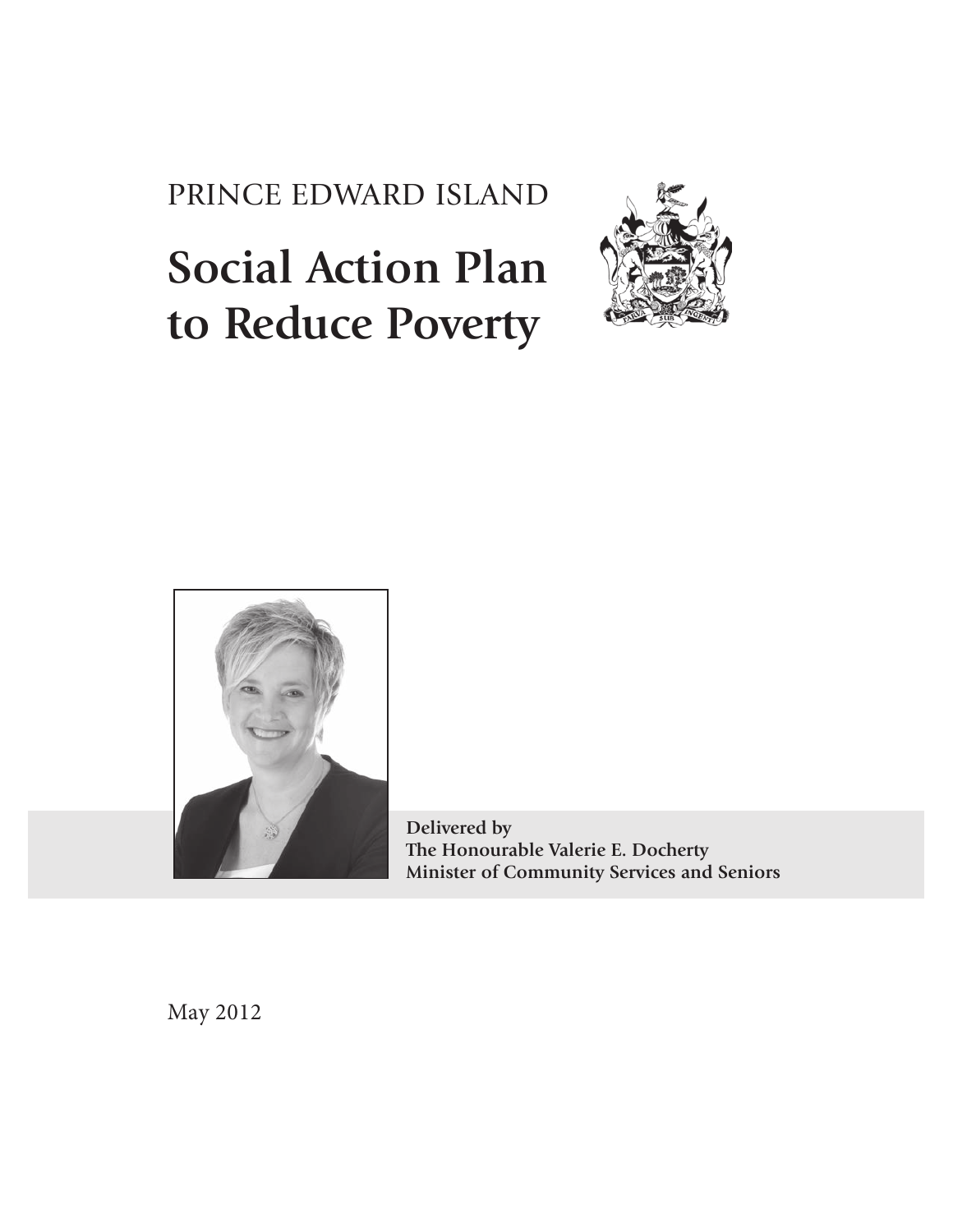Good afternoon, ladies and gentlemen. Thank you all for coming.

Today I am pleased to announce Prince Edward Island's first Social Action Plan to Reduce Poverty. This plan reflects our government's fundamental commitment to protect the most vulnerable members of our society.

The need to reduce poverty goes well beyond social justice. Poverty costs in many ways. While it takes its greatest toll on individuals and families, poverty also results in increased health care costs, lower educational levels, high rates of crime and lower economic output. Reducing poverty benefits all Islanders.

Our government has taken strong action to reduce poverty since first coming to office, and much progress has been made.

We work to improve the lives of Islanders by providing programs and services which support economic development, infrastructure, cultural initiatives, health care, education and support for vulnerable Islanders.

The percentage of Islanders with low incomes is less than the Canadian average and has been steadily declining. In 2006, 11.6 per cent of Islanders had incomes below the Market Basket Measure, a widely used indicator of low income. By 2009, that percentage had fallen to 8.8 per cent, the lowest in many years and the lowest of any jurisdiction in Canada.

Although much has been accomplished, we understand that too many Islanders are struggling, and that we live in uncertain times which pose new risks to our well-being. More needs to be done.

We realize this requires solid, integrated social policy, supported by a strong economy. A strong economy produces more and better paying jobs that allow people to be self-sufficient, and in turn contribute taxes to finance programs that benefit society as a whole.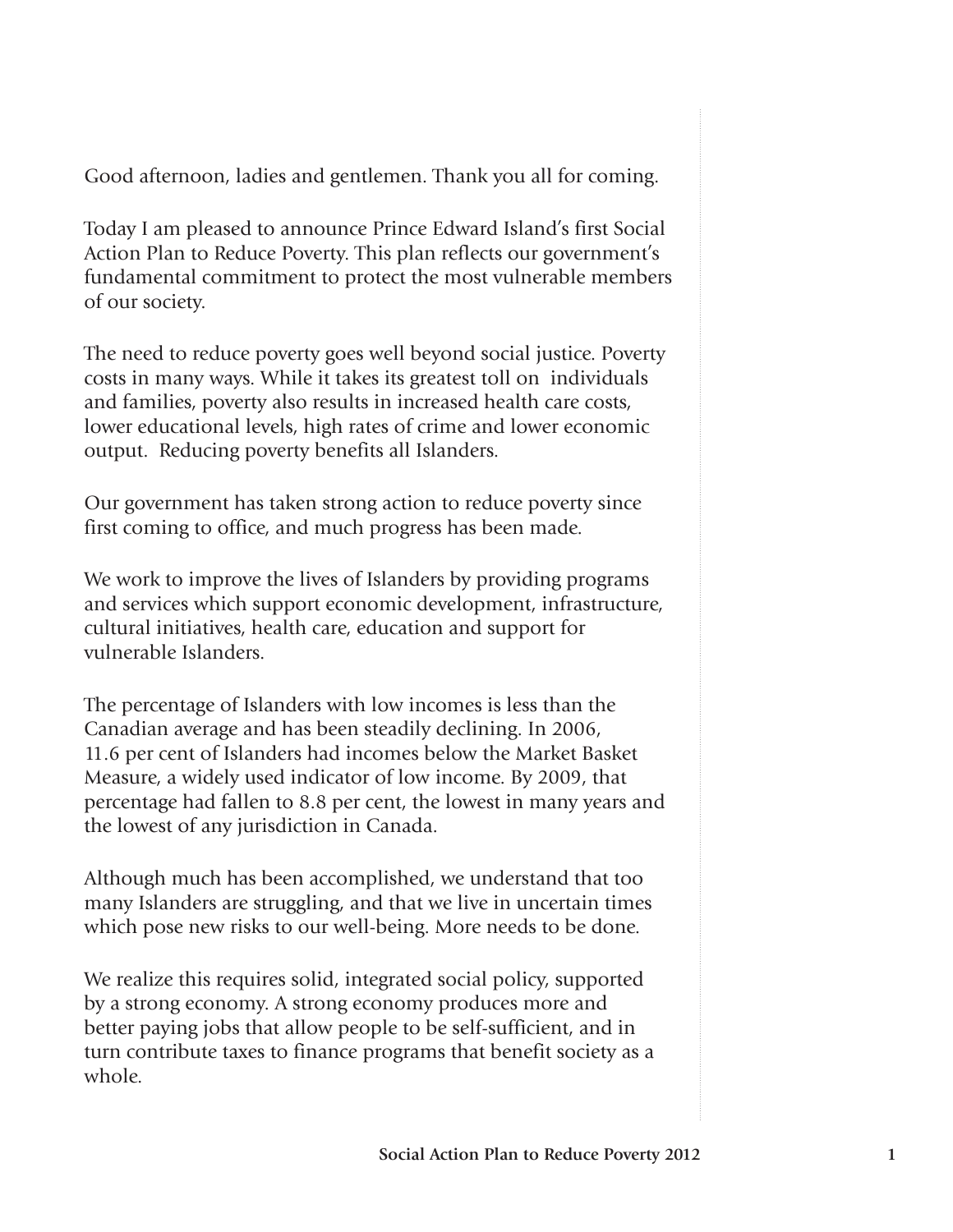The Social Action Plan fulfills a commitment made in the 2010 Speech from the Throne. That commitment was followed by a poverty reduction discussion paper which was the starting point of many discussions and consultations.

We heard from the diverse voices of our Island population: people living in poverty, people with disabilities, representatives of business, labour, health, women, Aboriginal persons, as well as newcomers.

We received 22 submissions directly from Island groups and individuals. We held 19 face-to-face meetings. There were 25 submissions to our website. And many others submitted written responses.

The plan I am announcing today has been developed as a result of these consultations, and I want to thank everyone who took time to share their views with us.

Feedback from Islanders gave us clear direction on how best to prevent and reduce poverty in Prince Edward Island. It guided us to establish two core goals:

**Our first goal** is to support people to move out of poverty by strengthening their educational and economic opportunities and their participation in the labour force.

**Our second goal** is to protect and enhance the standard of living and quality of life for those unable to participate in the labour force for whatever reason.

To achieve those goals, Islanders asked government to place priority on the following areas:

- Increase access to affordable housing
- Improve the Social Assistance Program
- Continue to enhance services for persons with disabilities and apply the disability lens to program planning

*Feedback from Islanders gave us clear direction on how best to prevent and reduce poverty in Prince Edward Island.*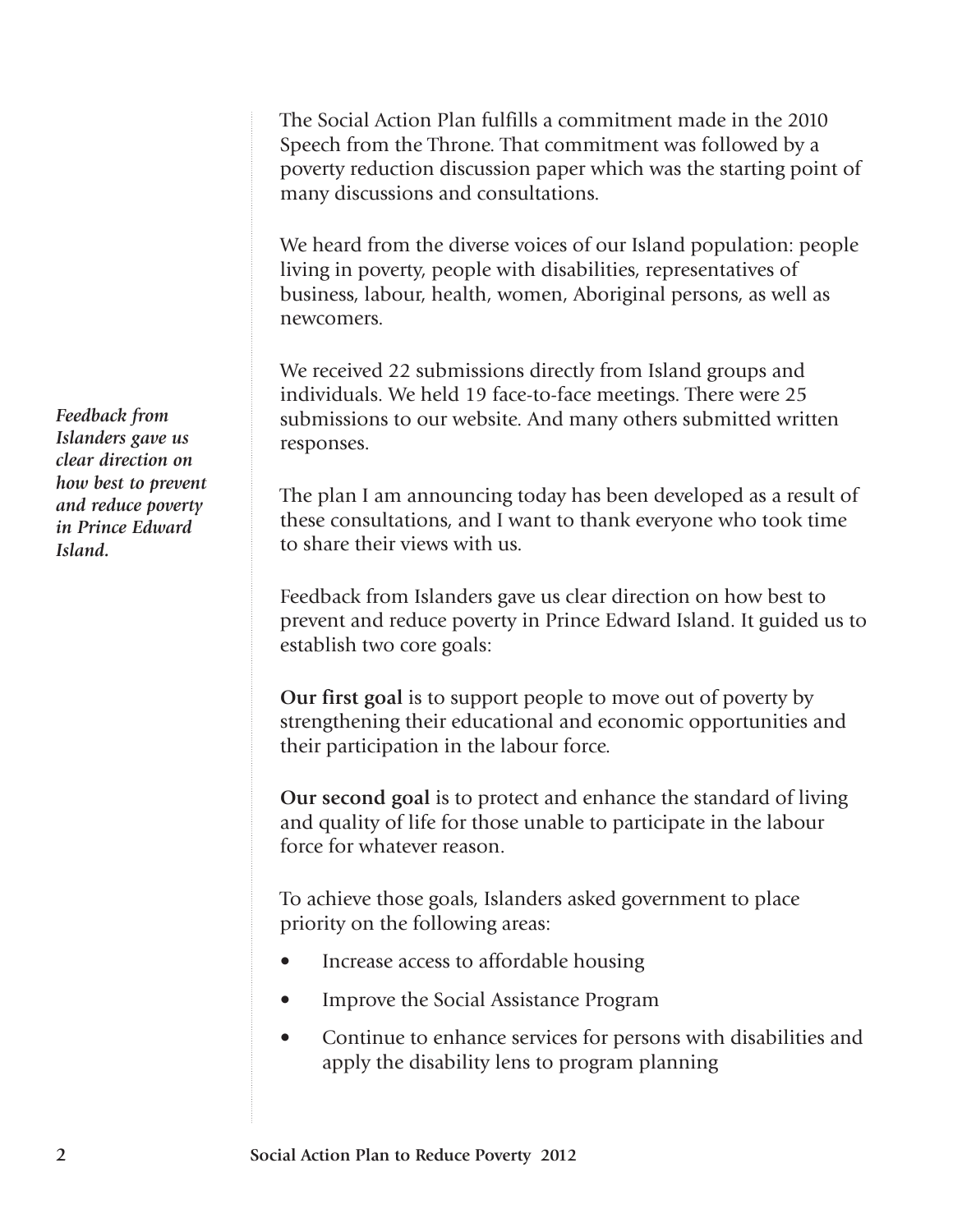- Continue enhancements to early learning
- Improve literacy and support adult learning, training and work
- Continue increases to minimum wage; index increases
- Change tax policies to assist low income Islanders
- Improve access to needed prescription medications
- Strengthen mental health and addictions services
- Enhance family supports in such areas as justice services

Prince Edward Island's Social Action Plan to Reduce Poverty maps out how we will work with Islanders to achieve further progress on these priorities over the next three years.

We have begun with a three-year plan – but we know that we need to continue to work beyond these three years and into our future.

Under the three-year budget plan, our government has committed to balance the budget. To that end, most provincial government departments will reduce their spending by three to five per cent.

Recognizing the importance of our social programs, however, our government has protected the gains made in the three critical areas of health, education, and social services and seniors.

Over the next three years, overall spending in these areas will increase, along with measures that I am announcing today. In addition, the Social Action Plan will work to strengthen our programs, sharpen our focus, and improve the way we provide services in order to reduce poverty in this province. We are committed to protecting and enhancing vital programs and services to Islanders.

Government is also committed to expanding economic and employment opportunities. Today, more Islanders are working than ever before.

*Prince Edward Island's Social Action Plan to Reduce Poverty maps out how we will work with Islanders to achieve further progress on these priorities over the next three years.*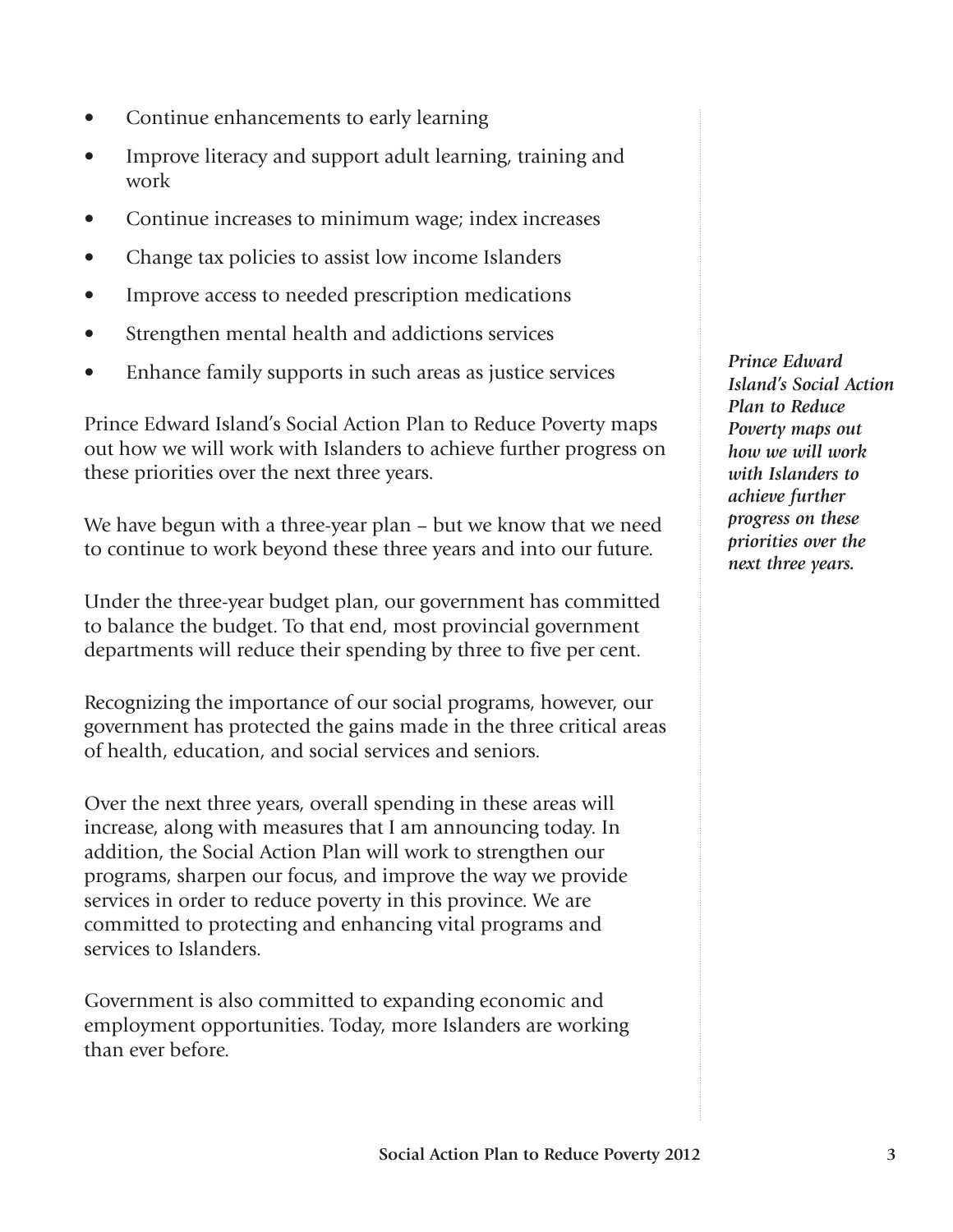In the most recent Speech from the Throne, our government announced its commitment to renew its focus on private sector growth, with the goal of increasing employment levels to 75,000 jobs and a provincial economy of \$6 billion by 2016.

Under the Energy Accord, electricity costs have dropped by 14 per cent, saving Islanders \$25 million per year.

Low and modest income Islanders are also eligible for assistance through the Office of Energy Efficiency to reduce home heating costs.

It is important for Islanders to know that when government makes a decision that impacts Islanders, the impact on our most vulnerable is given special consideration.

This was the case with Harmonized Sales Tax. In addition to the expanded job opportunities HST will create, government will protect low and modest income families. Home heating oil, as well as children's clothing and footwear are exempt from HST, and a rebate will be provided in addition to the GST rebate.

In total, more than \$100 million is invested in programs directly aimed at reducing poverty, and tens of millions more are devoted to programs that prevent poverty and support social inclusion.

Since 2009, our government has invested more than \$16 million in new funding for those programs and new measures. This Social Action Plan reaffirms that support. During our three-year plan to return to fiscal balance, further new investments of \$4 million will be made to prevent and reduce poverty – and programs and services in many areas will be reviewed and improved to better meet the needs of Islanders.

### **Housing**

Let me begin by outlining what we are doing to improve housing availability and affordability.

*Under the Energy Accord, electricity costs have dropped by 14 per cent, saving Islanders \$25 million per year.*

*During our threeyear plan to return to fiscal balance, further new investments of \$4 million will be made to prevent and reduce poverty – and programs and services in many areas will be reviewed and improved to better meet the needs of Islanders.*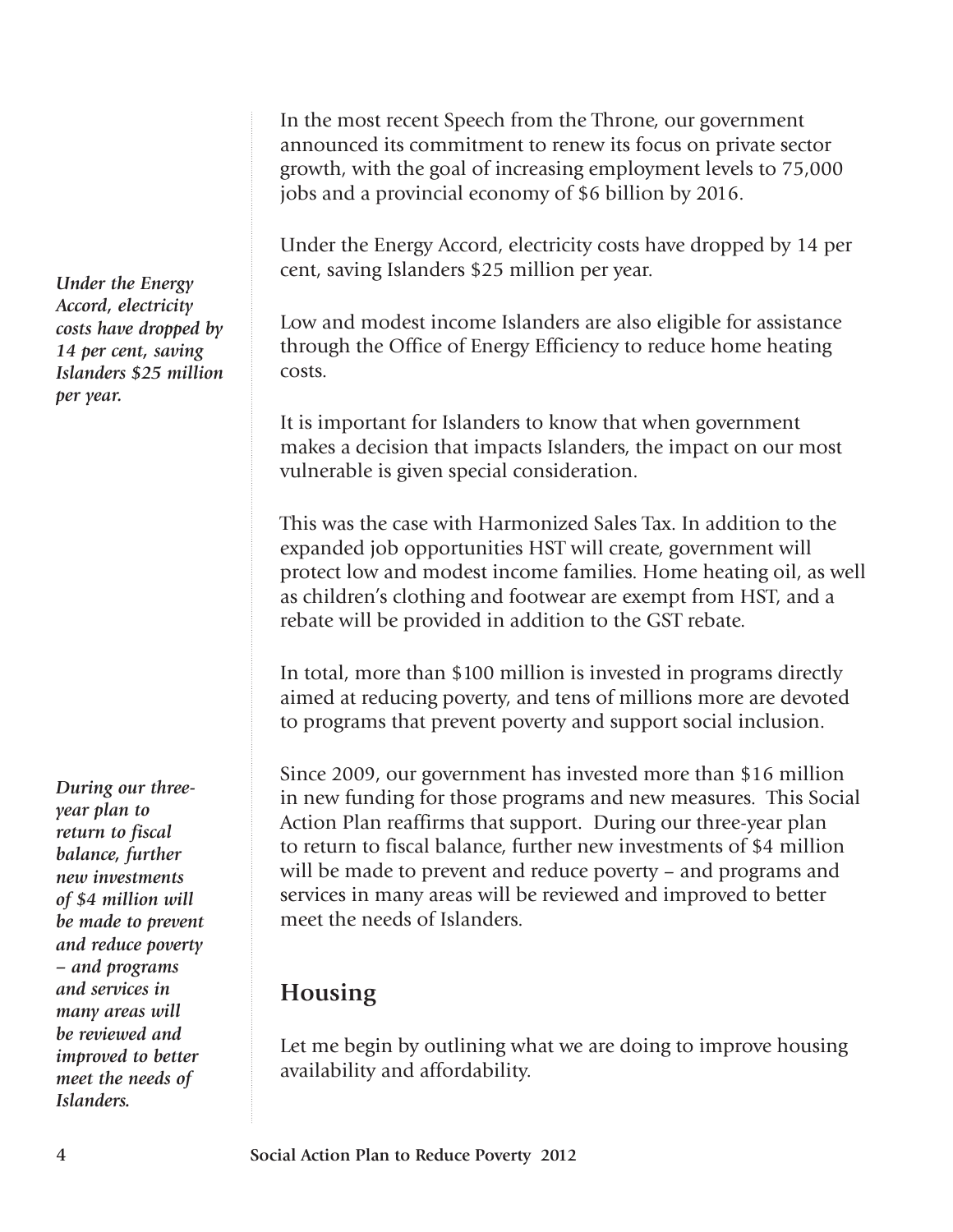Government has made tremendous strides in our efforts to provide affordable housing options to Islanders in need. Through the Social Action Plan, we will continue to improve supports for Islanders in need of affordable housing.

When we first came to office, just over 1,500 social housing units were available for low-income Island seniors, families, and persons with disabilities. Since then, 340 additional affordable housing units have been created through partnerships with the not-forprofit and private sectors, and other units have been refurbished to provide a better quality of life.

We are committed to continuing discussions with Canada Mortgage and Housing Corporation on future partnerships for affordable housing. The Canada–P.E.I. Affordable Housing Agreement has been renewed until March 31, 2014.

Over the next three years, we will increase the number of rent supplements by 60 to allow more Islanders to access more affordable rental units with the support of an investment of \$800,000.

Furthermore, in Year One and Year Two of the Social Action Plan, our government will contribute \$50,000 each year to support the building of affordable homes through Habitat for Humanity Prince Edward Island.

We recognize the especially difficult situation of those who are homeless.

Great work has been accomplished by the Prince Edward Island Community Advisory Committee on Homelessness, and we will continue to work with our community partners on long-term solutions.

We recognize that many Islanders have special housing needs. Over the past year, the Community Advisory Committee has met with many stakeholders to identify priority areas for the next three years. *... 340 additional affordable housing units have been created through partnerships with the not-for-profit and private sectors, and other units have been refurbished to provide a better quality of life.* 

*Over the next three years, we will increase the number of rent supplements by 60 to allow more Islanders to access more affordable rental units with the support of an investment of \$800,000.*

*...in Year One and Year Two of the Social Action Plan, our government will contribute \$50,000 each year to support the building of affordable homes through Habitat for Humanity Prince Edward Island.*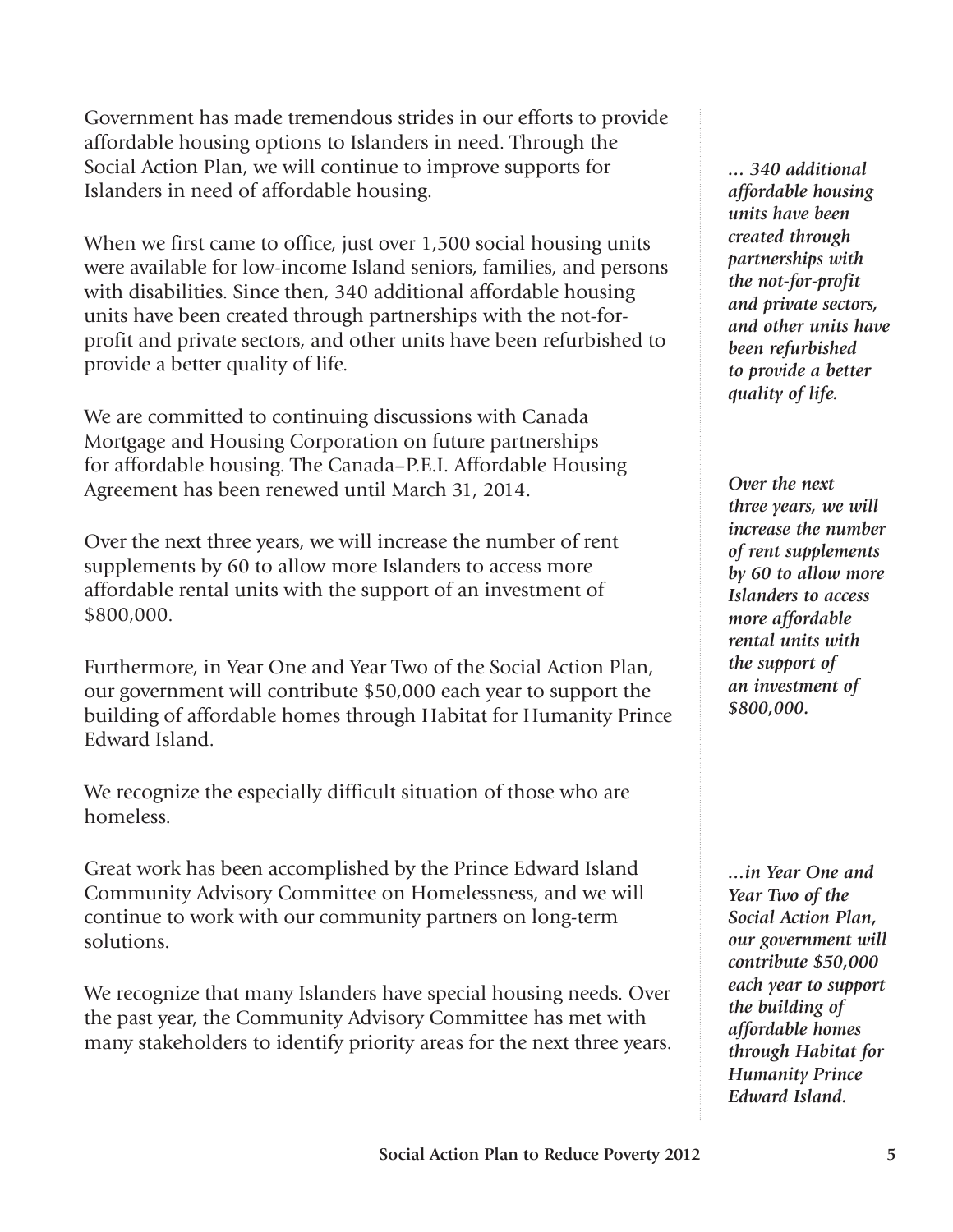*...a free weatherization service has been provided to 2,100 low income homes reducing their heating costs by an average of \$350 per year.*

*We are pleased to continue our support of the Salvation Army Home Heating Program. We will provide \$121,200 each year of the three-year Social Action Plan, for a total investment of more than \$360,000.*

*To support families who wish to renovate their homes to enable a family member to stay in the home longer, my government will create and implement a Seniors Home Care Renovations Program in 2013-14.*

Partnerships with community groups such as Life Bridges Inc. and the Canadian Mental Health Association have already led to valued and innovative housing projects across the province.

Rising energy costs also put pressure on homeowners with low or fixed incomes. Since inception, the Office of Energy Efficiency has provided \$3 million in grants to 3,900 Islanders, \$9 million in loans to 1,500 Islanders, and \$1.6 million to pay for energy audits in 4,200 Island homes. Also, a free weatherization service has been provided to 2,100 low income homes reducing their heating costs by an average of \$350 per year.

As well, since 2008, our government has partnered with the Salvation Army to help families with home heating costs – providing almost \$711,000 to date. We are pleased to continue our support of the Salvation Army Home Heating Program. We will provide \$121,200 each year of the three-year Social Action Plan, for a total investment of more than \$360,000.

My government understands the potential high costs of renovations needed to accommodate older adults who move in with a family member.

To support families who wish to renovate their homes to enable a family member to stay in the home longer, my government will create and implement a Seniors Home Care Renovations Program in 2013-14.

The Province will invest \$500,000 in 2013-14 and \$500,000 in 2014-15 to support the new program that will provide families with a grant of up to \$5,000 per residence.

Upon coming to office, my government was pleased to re-instate and enhance the Seniors' Home Repair Program. This provides up to \$1,500 towards home repairs for eligible seniors. Since the reinstatement of this program, we have provided funds to more than 1,500 Island seniors – generating \$4.5 million for the Island economy.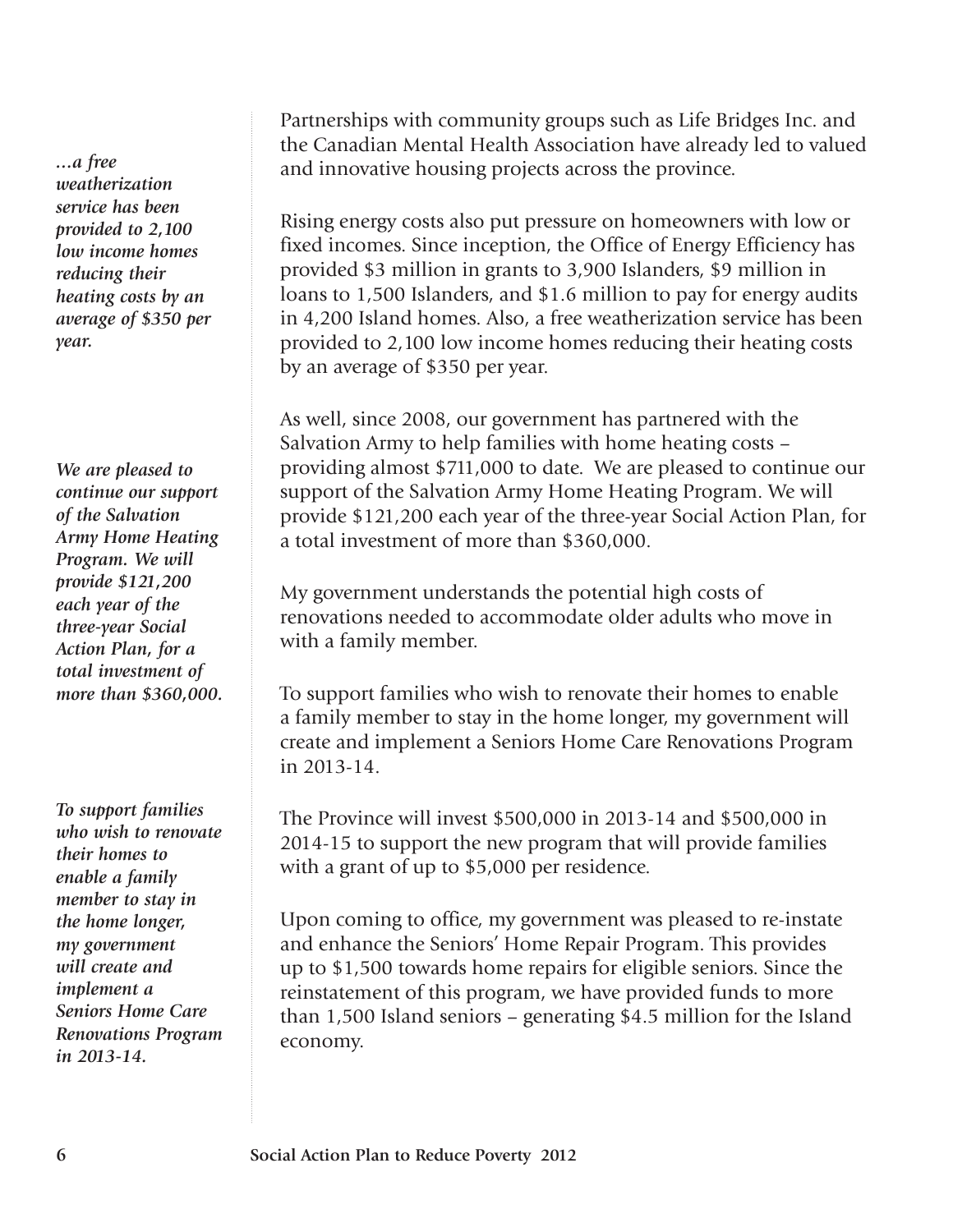In Year Two of the Social Action Plan, my government will increase the maximum amount of the Seniors' Home Repair Program grant to \$1,750 per residence, representing a \$100,000 investment.

In Year Three, the grant will be increased by another \$250, bringing the total grant to \$2,000 per residence, representing an additional \$100,000 investment.

The need for seniors' housing is only expected to increase, and we will continue to look at ways to respond to this need.

#### **Income Support**

Federal and provincial income support programs are vital to help Islanders deal with economic risks and changing personal situations. Federal programs such as Old Age Security, Guaranteed Income Supplement, the Child Tax Credit, and Employment Insurance play a major and essential role in preventing and reducing poverty in Prince Edward Island.

Recent changes to Employment Insurance and Old Age Security announced by the federal government may have major effects on Islanders both today and in the long term. Our government is working to identify those impacts and risks – and we will represent those strongly to the federal government to ensure their measures recognize the realities of our economy and of the nature of work for many Islanders.

The Social Assistance Program also plays a key role in supporting Islanders through difficult times. Our Government has increased Social Assistance Program rates several times over the past four years. Shelter rates increased by one per cent in 2008, by five per cent in 2009, and by a further two per cent in 2010. These increases were accompanied by a 10 per cent food rate increase in 2009 – the first in almost 10 years. Taken together, these increases involved \$2 million in new funding for the Social Assistance Program to meet the needs of Islanders.

*'In Year Three the total Seniors' Home Repair Program grant will reach \$2,000 per residence.'*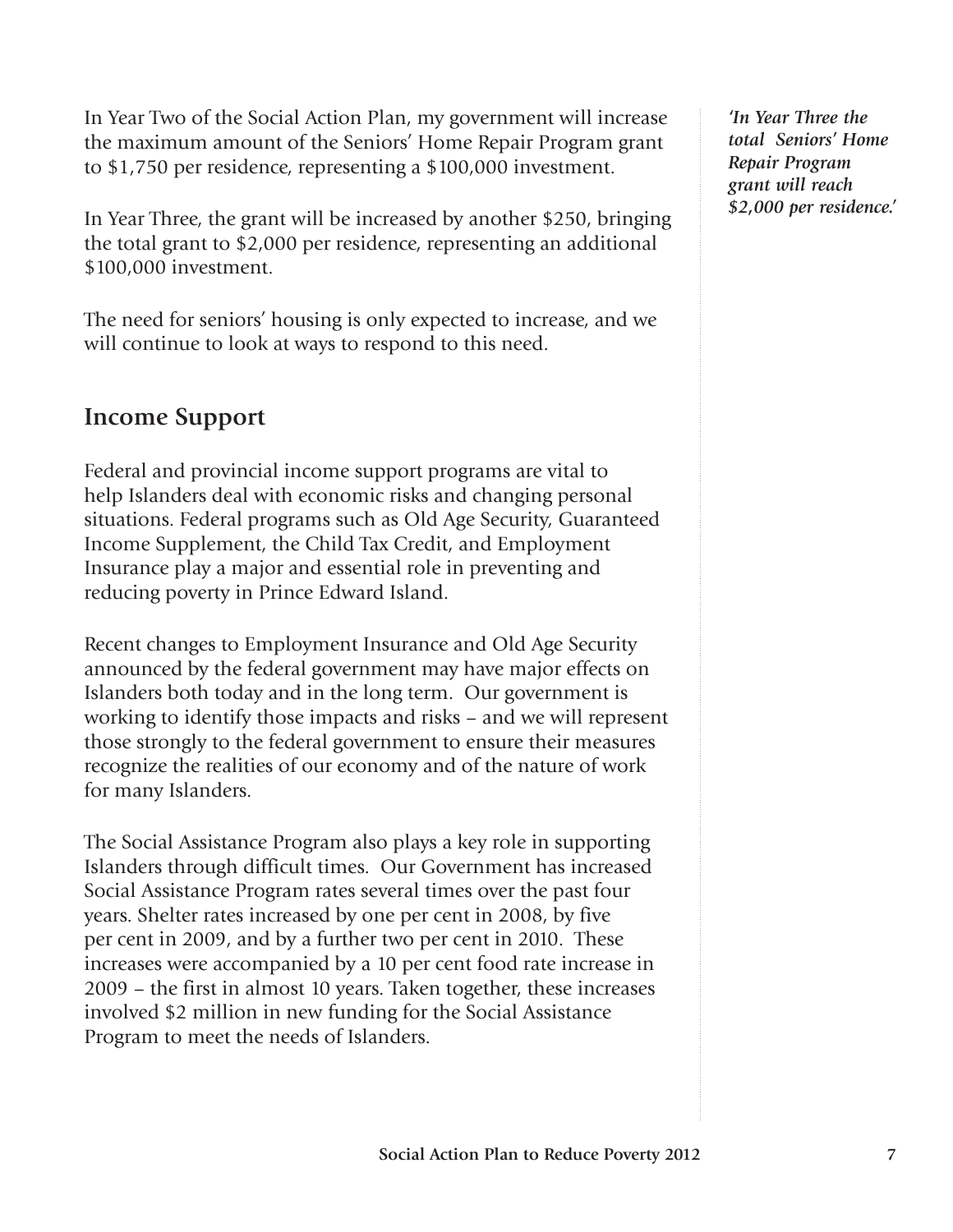*During Year Two of the Social Action Plan, our Government will explore options for regular food rate increases.*

*We recognize that allowing low-income Islanders to retain a greater percentage of their assets will lead to increased potential to move out of poverty and provide for their long-term needs.*

As well, in April 2011, Government ceased considering the National Child Benefit for Social Assistance clients when calculating eligibility. This \$750,000 investment benefitted 800 Island families.

During Year Two of the Social Action Plan, our Government will explore options for regular food rate increases.

My government understands the difficult position Islanders are in when they only require short-term assistance but are not eligible because of the current assets level permitted within the program.

Moving forward, we are committed to reviewing these levels with a goal of increasing them so that Islanders in need of short-term assistance are not required to exhaust their savings to be eligible for Social Assistance.

We recognize that allowing low-income Islanders to retain a greater percentage of their assets will lead to increased potential to move out of poverty and provide for their long-term needs.

### **Supports for Persons with Disabilities**

Persons living with disabilities are often at greater risk of poverty.

Government is committed to providing programs and services to assist persons with disabilities. Investments are being made in home care services, educational supports to students, employment services, transportation, medication coverage and important initiatives such as the Disability Support Program.

The Disability Support Program provides supports for adults and children who have a qualifying disability. It is key in supporting Islanders living with disabilities reach their full potential.

Based on the client's level of functioning, the Disability Support Program provides four levels of benefits per month: \$400, \$800, \$1,600 and \$3,100. Each of these levels increased by \$100 per month in 2007.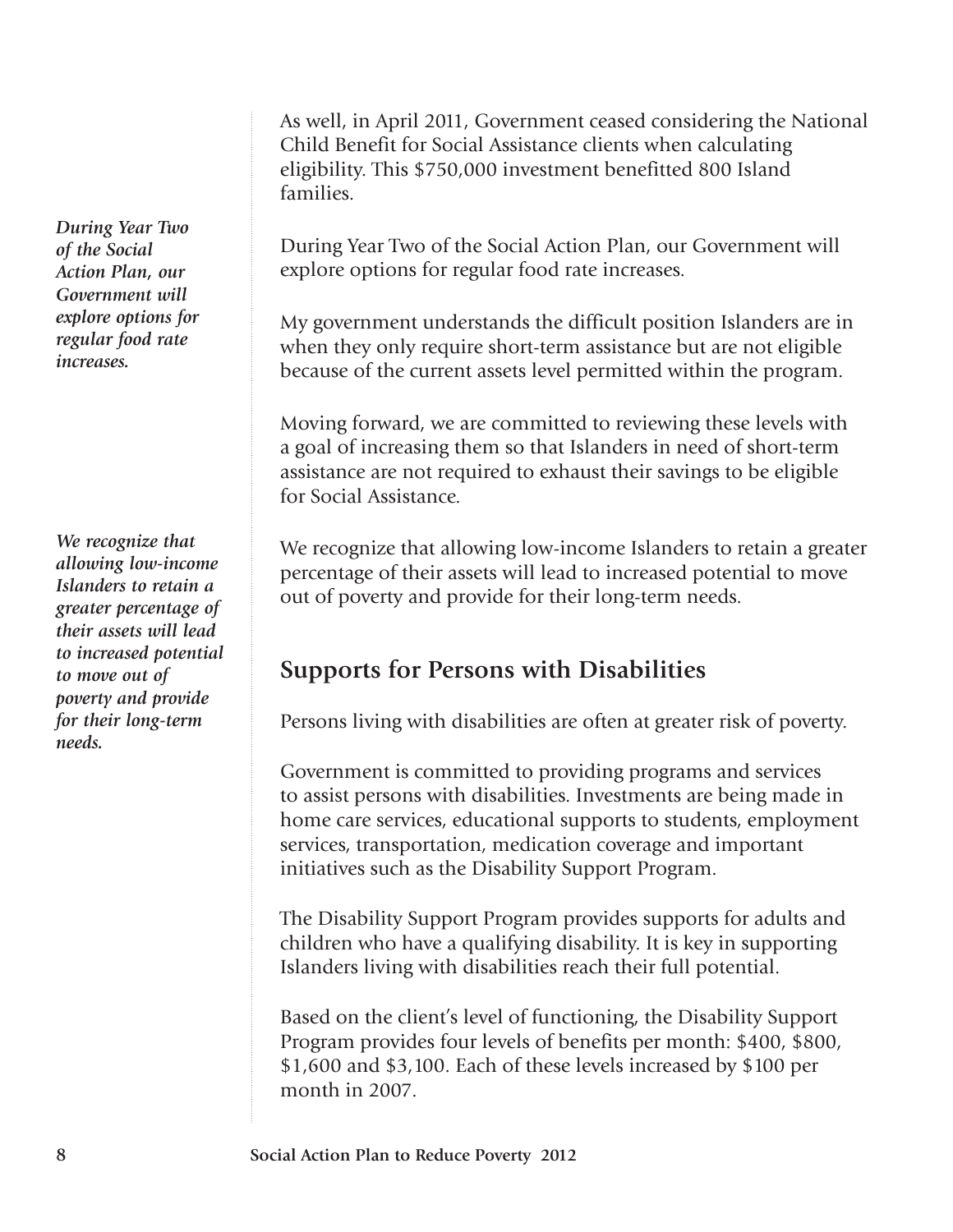Because of an increase in demand, the budget was increased by five per cent in 2009-10 and by eight per cent in 2011-12.

Our government conducted a province-wide consultative process in 2008. One key recommendation called for the creation of a coordinating body. In response, the Disability Action Council was established, comprised of government representatives, community stakeholders, and persons with disabilities. The goal of the Council is to work towards the implementation of recommendations in a collaborative manner.

The Council has taken the lead in addressing recommendations. In September of last year, it identified 14 recommendations on which it placed priority. I look forward to receiving the bi-annual report from the Council in the coming weeks on the progress government has made on these recommendations.

My government has used these recommendations when planning investments that benefit Islanders with disabilities. Two housing projects for persons living with disabilities – Celtic Place in Montague and Saunder's Place in Summerside – are examples of this collaboration.

Government is committed to continuing to work with the Disability Action Council to address recommendations in the Disability Services Review.

### **Early Learning and Education**

Education is key to higher paying jobs and increased opportunity for employment. In some cases, individuals living in poverty face major barriers to furthering their education.

Research from across Canada shows a strong link between poverty and learning problems among children.

Reducing poverty is likely to lessen the level of exceptional needs and learning challenges among our children, thus placing them in a stronger position to learn.

*Government is committed to continuing to work with the Disability Action Council to address recommendations in the Disability Services Review.*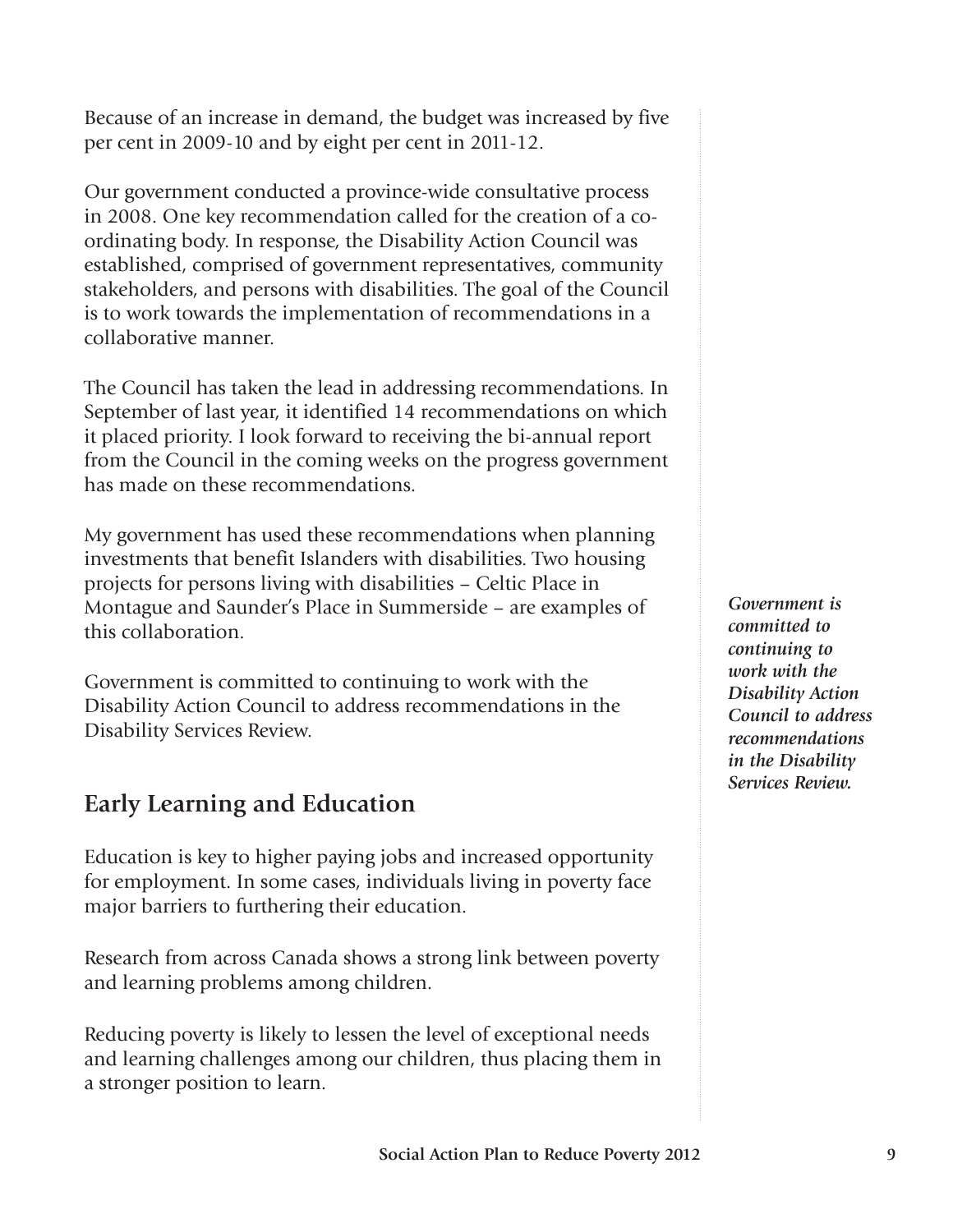*Over the past four years, an additional \$23 million has been provided directly to students, making access to postsecondary education more affordable.*

*There are now 45 Early Years Centres across the province, with an enrolment of more than 2,600 children. The Department of Education and Early Childhood Development will open a further two new Early Years Centres by 2013.*

Low income also decreases a young person's chance to attend college, university or a training program after graduation.

Over the past four years, an additional \$23 million has been provided directly to students, making access to post-secondary education more affordable.

Student loans and grants such as the George Coles Bursary are significant ways to reduce financial barriers, but further measures are needed to encourage low income students to continue studying after high school.

To engage the number and percentage of low income children who choose to continue on to post-secondary education, we also need to begin early and focus on supports for both children and their parents.

Total investments in early childhood education have more than doubled to more than \$10 million. Staff have been trained, parent fees have been standardized, and a consistent high quality curriculum has been implemented. These measures have made our system a national leader.

The Preschool Excellence Initiative supports a stronger focus on early-learning. There are now 45 Early Years Centres across the province, with an enrolment of more than 2,600 children. The Department of Education and Early Childhood Development will open a further two new Early Years Centres by 2013.

Our government is committed to further enhancements in early learning and child care. This will include such initiatives as the development of early literacy action plans.

With funding support of \$3.9 million, the Child Care Subsidy Program is essential for families for whom the cost of child care would be a barrier for them to return to work. The program pays for some or all of the family's child care – depending on family size and income.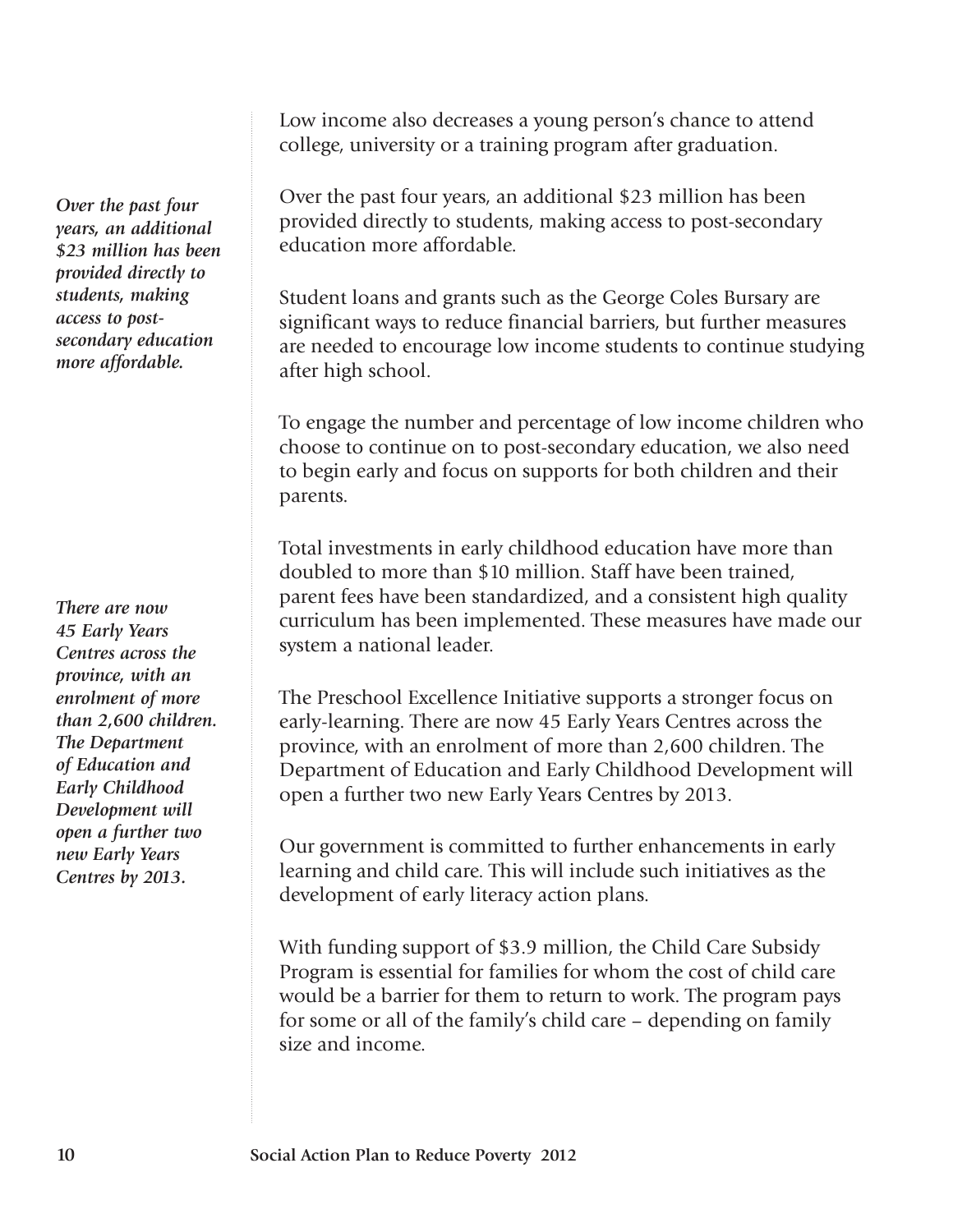Under this government, child care subsidy levels have been increased and aligned with fees at Early Years Centres, ending extra billing.

As well, the program has been made available to an increased number of families. Last year, 1,235 families representing 1,835 children benefitted from this program.

To ensure continued success of this program, in Year Three of the Social Action Plan, the government will assess the need to increase the income threshold for eligibility or the benefit amount available through the Child Care Subsidy Program.

#### **Employment Supports and Services**

Often, the best poverty reduction strategy is employment.

Government is co-ordinating efforts among three departments to provide Islanders with access to employment supports and job placements. We will continue to expand these services in Year Two of the Social Action Plan and will evaluate results and make necessary changes in 2014-15.

Skills development and training have been improved through a number of measures, including investments through Skills PEI.

Islanders working for minimum wage are now earning hourly wages similar to surrounding provinces. The minimum wage has been increased from \$7.50 per hour in 2007 to \$10 per hour today.

## **Health**

It is well known that poverty has a negative effect on health. Poverty makes it more difficult to live in safe neighbourhoods, purchase healthy foods, be physically active, buy medication, and socialize with friends and family.

*Under this government, child care subsidy levels have been increased and aligned with fees at Early Years Centres, ending extra billing.*

*...in Year Three of the Social Action Plan, the government will assess the need to increase the income threshold for eligibility or the benefit amount available through the Child Care Subsidy Program.*

*The minimum wage has been increased from \$7.50 per hour in 2007 to \$10 per hour today.*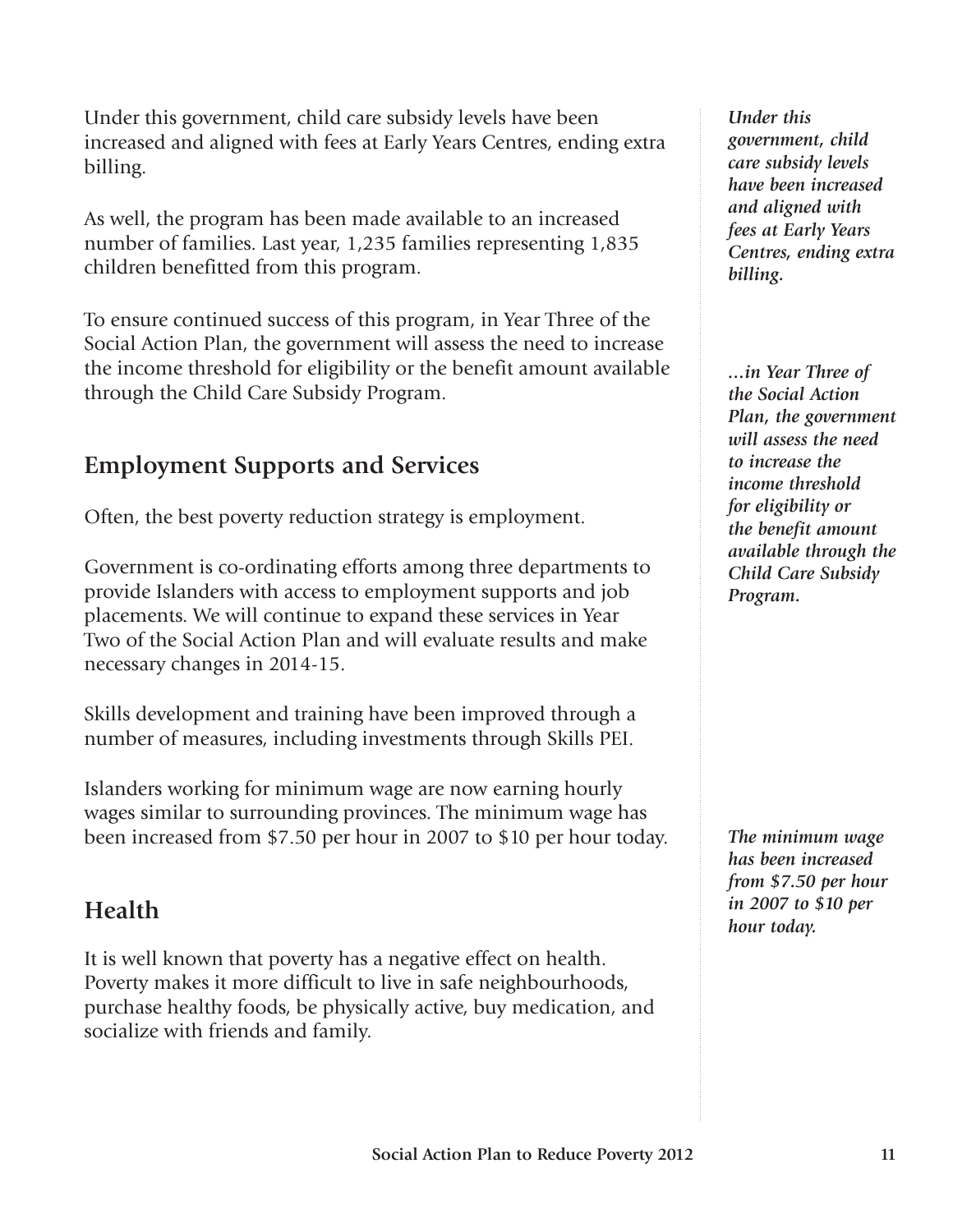*The Go!PEI program is an affordable way for Islanders to become more involved in their community and lead healthy and active lives.*

*...my government will initiate an independent, expert review of Mental Health and Addictions to ensure that services are meeting the high standards expected by Islanders.*

*...government is establishing measures to enable generic medications to be purchased by government at a lower cost and to further improve our formulary. Those savings will be passed on to Islanders.*

Being able to do these things provides a sense of belonging, and enhances our mental and physical health.

The Go!PEI program is an affordable way for Islanders to become more involved in their community and lead healthy and active lives.

Government believes all Islanders deserve an equal chance at good health.

Mental health and addictions issues are often a cause of poverty, and may be a consequence as well. As committed in the Speech from the Throne, my government will initiate an independent, expert review of Mental Health and Addictions to ensure that services are meeting the high standards expected by Islanders.

Throughout our consultations, Islanders recommended increased fairness and access to provincial drug programs.

In response, our government is establishing measures to enable generic medications to be purchased by government at a lower cost and to further improve our formulary. Those savings will be passed on to Islanders.

We will further commit to evaluating changes to drug programs over the next three years.

#### **Family Supports and Services**

All families are vulnerable to problems at home, and the stress of low income increases the pressures on families. As stated in this year's Speech from the Throne, my government is currently researching and examining the concept of therapeutic courts on Prince Edward Island.

These types of courts include domestic violence courts, drug treatment courts and mental health courts.

Much good work has already taken place over the last several years on models of domestic violence courts, and our consideration of therapeutic courts will build on this work.

**12 Social Action Plan to Reduce Poverty 2012**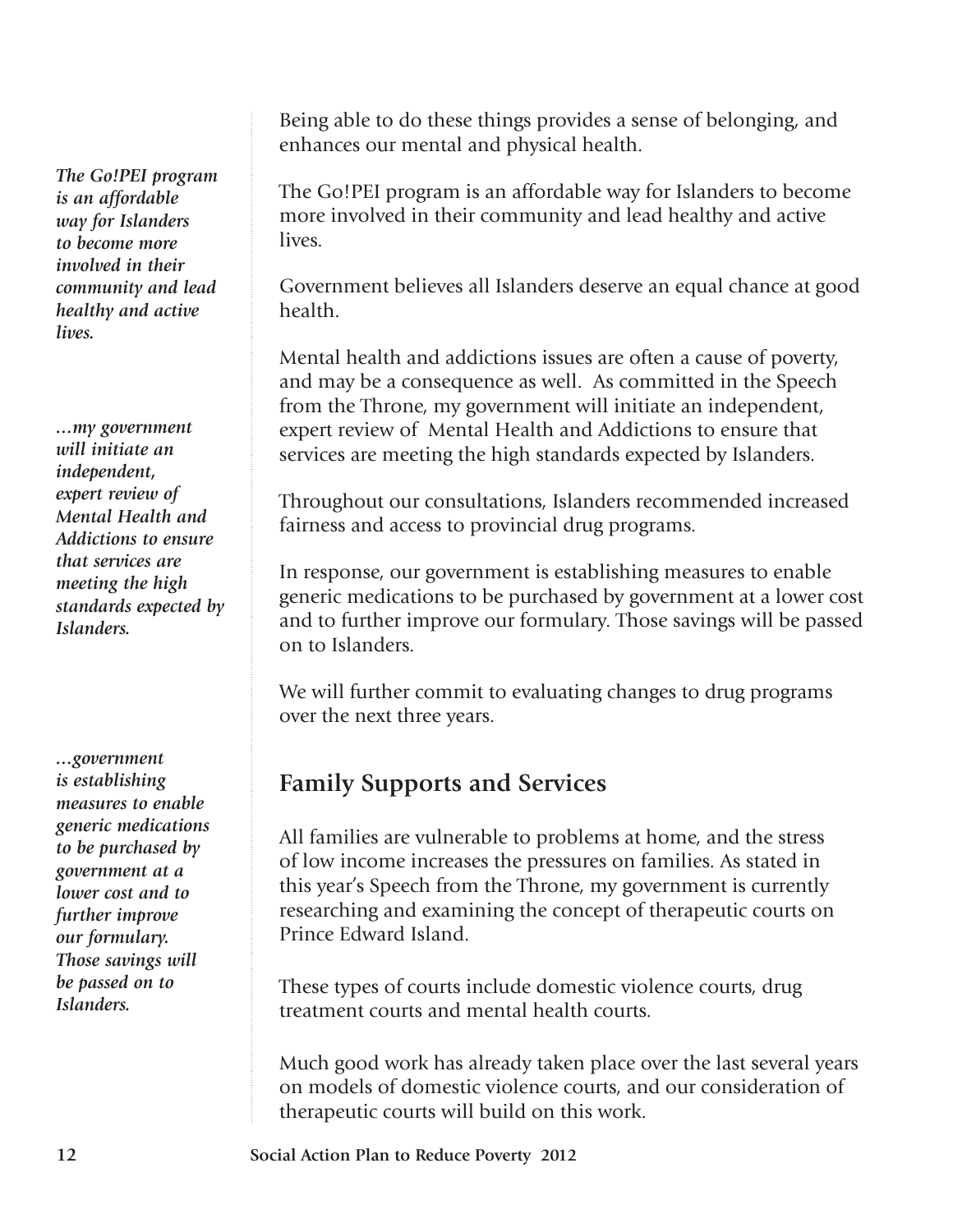#### **Seniors**

Let me turn to actions to address poverty among our seniors. Seniors are the fastest growing sector of the population on Prince Edward Island.

Since 2007, we have increased funding for home-based care in Prince Edward Island by \$6.5 million, representing a 55 per cent increase.

We have reinstated the Seniors Home Repair Program and enhanced it to reach more seniors, helping them to live independently at home for longer – and through this plan, we are introducing the Seniors Home Care Renovation Plan.

Energy efficiency grants and the Energy Accord's 14 per cent reduction in energy costs have also helped hold down costs for seniors.

Also, we have exempted seniors who earn less than \$35,000 per year from emergency ambulance fees.

## **Moving Forward**

Ladies and gentlemen, this government will continue to consult with Islanders to better understand the needs of people living in low-income situations.

A steering committee has been created to see that progress is made on the Social Action Plan, recommend changes and develop regular progress reports.

Further input will be sought from men and women who are experiencing poverty – as well as community organizations that support Islanders who are experiencing poverty – to help the steering committee ensure that our plan recognizes and responds to the realities of living in low income situations.

*Since 2007, we have increased funding for home-based care in Prince Edward Island by \$6.5 million, representing a 55 per cent increase.*

*...we have exempted seniors who earn less than \$35,000 per year from emergency ambulance fees.*

*A steering committee has been created to see that progress is made on the Social Action Plan, recommend changes and develop regular progress reports.*